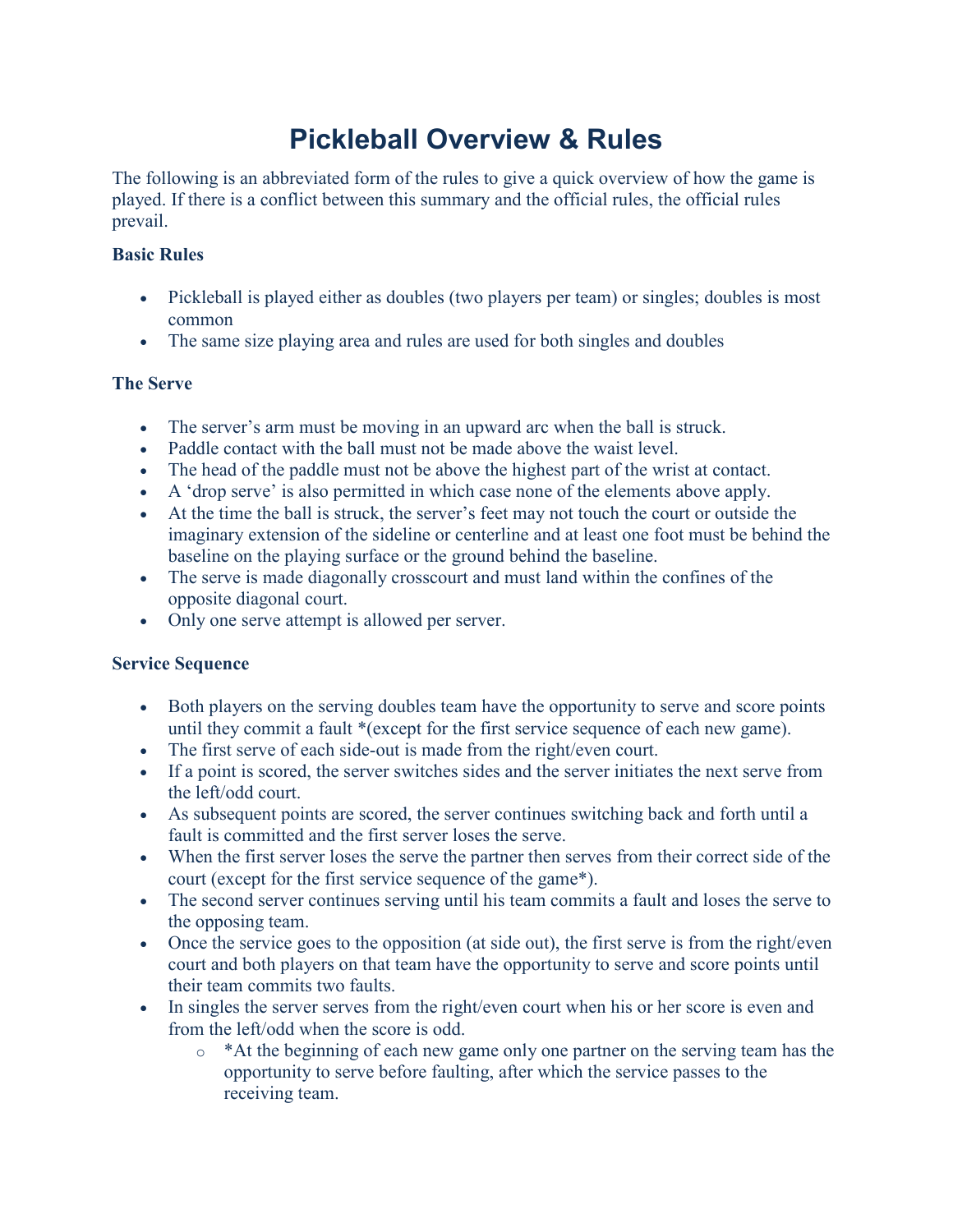#### **Scoring**

- Points are scored only by the serving team.
- Games are normally played to 11 points, win by 2.
- Tournament games may be to 15 or 21, win by 2.
- When the serving team's score is even  $(0, 2, 4, 6, 8, 10...)$  the player who was the first server in the game for that team will be in the right-side court when serving or receiving; when odd (1, 3, 5, 7, 9…) that player will be in the left-side court when serving or receiving.

#### **Two-Bounce Rule**

- When the ball is served, the receiving team must let it bounce before returning, and then the serving team must let it bounce before returning, thus two bounces.
- After the ball has bounced once in each team's court, both teams may either volley the ball (hit the ball before it bounces) or play it off a bounce (ground stroke).
- The two-bounce rule eliminates the serve and volley advantage and extends rallies.



#### click diagram to view larger:

#### **Non-Volley Zone**

- The non-volley zone is the court area within 7 feet on both sides of the net.
- Volleying is prohibited within the non-volley zone. This rule prevents players from executing smashes from a position within the zone.
- It is a fault if, when volleying a ball, the player steps on the non-volley zone, including the line and/or when the player's momentum causes them or anything they are wearing or carrying to touch the non-volley zone including the associated lines.
- It is a fault if, after volleying, a player is carried by momentum into or touches the nonvolley zone, even if the volleyed ball is declared dead before this happens.
- A player may legally be in the non-volley zone any time other than when volleying a ball.
- The non-volley zone is commonly referred to as "the kitchen."